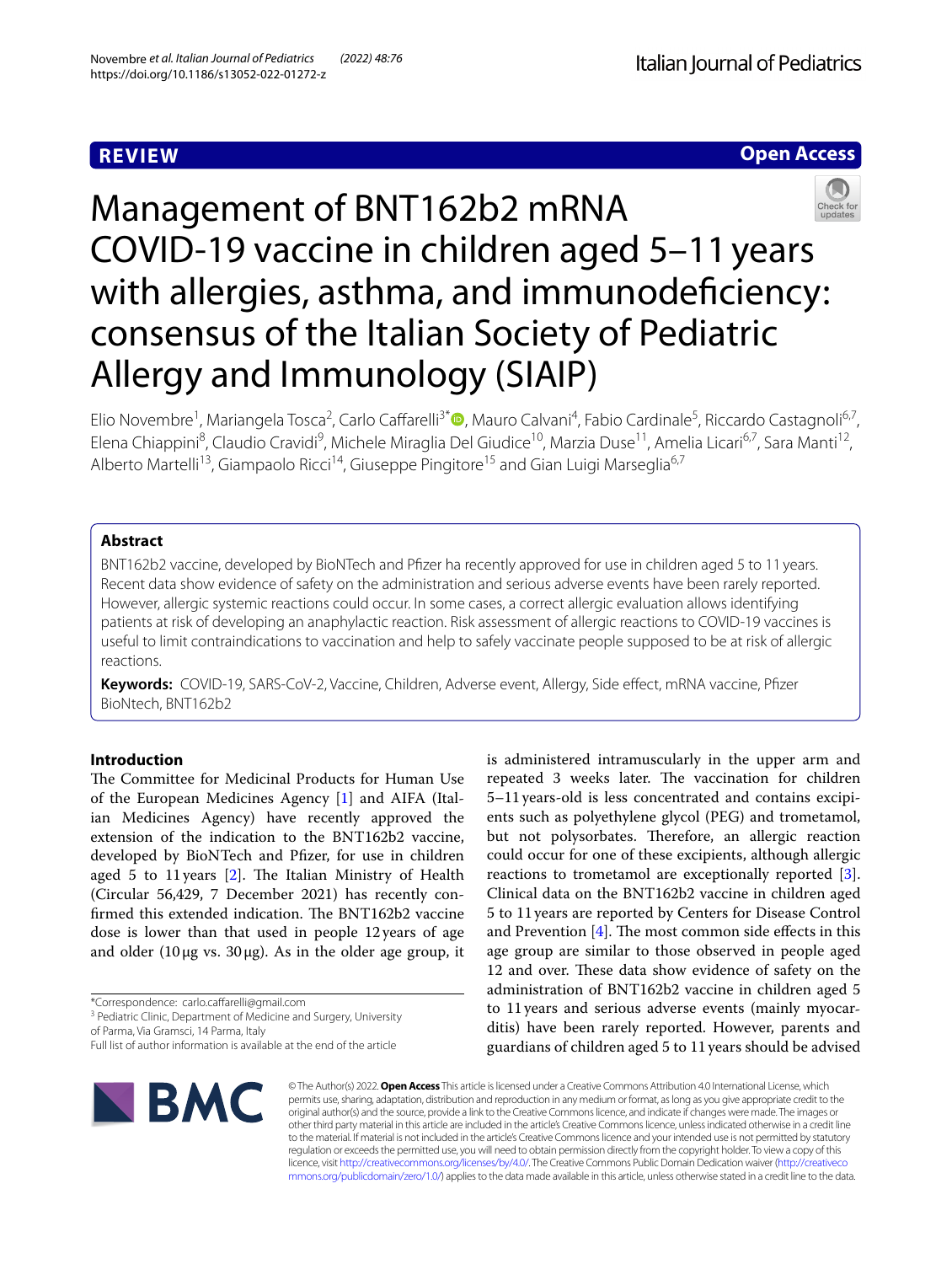that after BNT162b2 vaccine, local and, rarely, systemic reactions could occur, more often after the second dose. A drug/vaccine allergy history is not a contraindication for the BNT162b2 vaccination unless the ofending product contains the same excipients. An IgE-dependent allergy is due to antibody recognition of a chemical structure. In this context, a correct evaluation of the allergic response allows identifying patients at real risk of developing an anaphylactic reaction in case of further exposure. Several international public health agencies and allergy organizations worldwide have published guidance related to the concerns for possible severe allergic reactions, specifcally to the mRNA vaccine excipients. All reports suggest, in suspected cases, to refer to an allergist for assessment  $[5-14]$  $[5-14]$ .

# **Risk stratifcation in allergic and asthmatic children**

**Low risk**

On the basis of international documents  $[5-14]$  $[5-14]$  $[5-14]$ , recommendations for adolescents 12–18 years-old of the Italian Society of Pediatric Allergy and Immunology (SIAIP) [[15\]](#page-4-6), Italian documents from the Italian Society of Allergy and Clinical Immunology (SIAIC), the Association of Italian Territorial Hospital Allergists (AAITO) [\[16](#page-4-7)], and the Italian Ministry of Health [[17](#page-4-8)], three "risk zones" of possible allergic reactions could be identifed (Table [1](#page-1-0))

# 1) *Low risk (Green zone)*

This zone includes patients with allergic rhinoconjunctivitis, well-controlled asthma, and non-anaphylactic allergic reactions to foods, insects, and latex.

Action: Proceed with vaccination as usual (as in non-allergic subjects), according to local guidelines. In children treated with allergen immunotherapy, COVID-19 vaccines should be administered at the

<span id="page-1-0"></span>**Table 1** Allergic risk assessment for COVID-19 vaccination in children

| <b>Patient characteristics</b>                                                                                                                | <b>Action</b>                                                                                                                                                                                                                                                                                                                               |
|-----------------------------------------------------------------------------------------------------------------------------------------------|---------------------------------------------------------------------------------------------------------------------------------------------------------------------------------------------------------------------------------------------------------------------------------------------------------------------------------------------|
| Allergic rhinoconjunctivitis and allergic well-controlled asthma<br>Non-anaphylactic allergic reactions to food, insects, and latex           | Proceed with vaccinations as usual, according to local quidelines.<br>No allergic evaluation is needed.<br>Therapies for allergies and/or asthma must be continued as usual.<br>Children treated with allergen immunotherapy (AIT) should withhold administration<br>for few days (see text).                                               |
| <b>Medium risk</b>                                                                                                                            |                                                                                                                                                                                                                                                                                                                                             |
| <b>Patient characteristics</b>                                                                                                                | <b>Action</b>                                                                                                                                                                                                                                                                                                                               |
| Anaphylactic allergic reactions to food, insects, and latex<br>Idiopathic anaphylaxis and exercise-induced anaphylaxis<br>Uncontrolled asthma | Consider referral (or teleconsulting) to an allergist-immunologist to confirm the diag-<br>nosis and give proper indications.<br>Reach the best possible asthma control and then proceed to vaccination. If asthma<br>control is suboptimal, proceed to vaccination in a hospital setting with an observation<br>of at least 60 minutes.    |
| Mastocytosis                                                                                                                                  | Routine vaccination in an outpatient setting with emergency awareness and emer-<br>gency medication available.<br>Pre-medication with H1 antihistamine should be considered.<br>For high-risk population (previous anaphylaxis, also to vaccinations, known or sus-<br>pected allergy to excipients, systemic mastocytosis) see red zone.   |
| Large local reaction to previous COVID-19 vaccination                                                                                         | Specific risk assessment (or teleconsulting) to exclude a possible allergy to PEG or<br>another excipient.<br>Routine vaccination in an outpatient setting with emergency awareness and emer-<br>gency medication available.<br>Pre-medication with H1 antihistamine should be considered.<br>If skin tests are positive, see the red zone. |
| Immediate systemic allergic reactions to drugs or vaccines                                                                                    | Specific risk allergy assessment concerning a possible PEG (or other excipients) allergy.<br>If skin tests are negative, vaccination should be performed in a hospital setting with an<br>observation of at least 60 minutes.<br>If skin tests are positive, see the red zone.                                                              |
| High risk                                                                                                                                     |                                                                                                                                                                                                                                                                                                                                             |
| <b>Patient characteristics</b>                                                                                                                | <b>Action</b>                                                                                                                                                                                                                                                                                                                               |
| - Positive skin tests to excipients<br>Drawiana allarata regation to $CONID$ 10 meadow                                                        | According to allergic risk assessment, the patient may be considered ineligible for a<br>وسمائه المراجع والمساوية والمستوا والموسوم والمستحدث والمستحدث والمستعدد والمائسا المرابيب والمستحد والمستحدث والمسافر                                                                                                                             |

- Previous allergic reaction to COVID-19 vaccine - Previous severe allergic reaction to a component of the vaccine or drugs, including PEG or trometamol

further vaccination or eligible for another vaccination, containing another excipient that resulted negative to the skin test. In all these cases, vaccination must be carried out under strict control in a hospital setting where emergency medical procedures for resuscitation are available.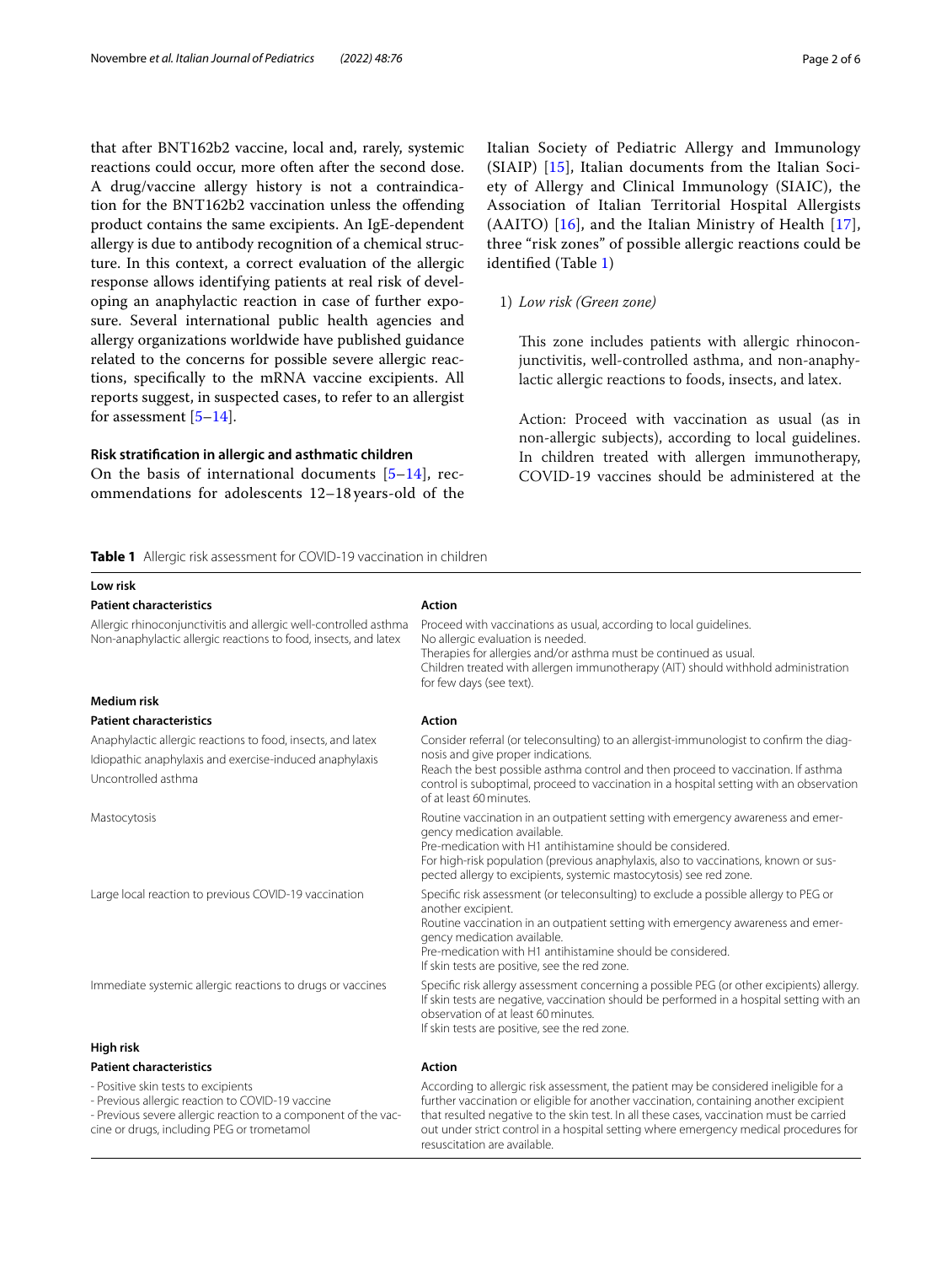interval of 7days from subcutaneous immunotherapy Likewise, sublingual daily dose should be stopped 3days before COVID-19 vaccine administration and restarted 7days after [[18\]](#page-4-9).

2) *Medium risk (Yellow zone)*

This zone includes the following clinical pictures.

– History of anaphylactic reactions to foods, insects, latex.

The following definition of anaphylaxis was considered in these cases: "Anaphylaxis is a serious systemic hypersensitivity reaction that is usually rapid in onset and may cause death. Severe anaphylaxis is characterized by potentially life-threatening compromise in breathing and/or the circulation, and may occur without typical skin features or cardiocirculatory shock being present" [[19](#page-4-10)].

Action: If the cause of anaphylaxis is confrmed, COVID-19 vaccination can be performed. Most international documents suggest [\[7,](#page-4-11) [9–](#page-4-12)[11](#page-4-13), [20\]](#page-4-14) to proceed with vaccination as normal (in the green zone). However, considering that some patients who developed allergic reactions after BNT162b2 vaccine have a previous history of food anaphylaxis [\[21–](#page-4-15)[23](#page-5-0)] we suggest performing the vaccine in vaccination centers equipped for anaphylaxis management [[6](#page-4-16), [24](#page-5-1)].

– Idiopathic anaphylaxis and exercise-induced anaphylaxis.

Action: Proceed with the vaccination (in centers and facilities equipped for anaphylaxis management or in the hospital setting, according to teleconsulting or diagnostic workup [[14](#page-4-5), [16\]](#page-4-7)**.**

– Mastocytosis**.**

COVID-19 vaccination is generally recommended in patients with mastocytosis. Safety measures, including pharmacological pre-medication and post-vaccination observation, should be considered in all patients with mastocytosis, depending on the individual risk and general conditions of every single case [\[16](#page-4-7), [25](#page-5-2)].

Action: In most cases, proceed with routine vaccination in an outpatient setting with emergency awareness and emergency medication available (24). Pre-medication with sedating or non-sedating H1 antihistamine and supervision for 60minutes after vaccination should be considered.

For the high-risk population (previous anaphylaxis, also to a vaccine, known or suspected allergy to excipients, systemic mastocytosis): see red zone.

According to GINA document [\[26](#page-5-3)], asthma in children is not controlled if the child (or parents) answers "yes" at least to 3 of these questions: i) Presence of daytime asthma symptoms more than twice/week?; ii) Is there any night waking due to asthma?; iii) Use of Short-Acting Beta-Agonists (SABA) reliever for symptoms more than twice/ week?; iv) Is there any activity limitation due to asthma?

Action: Try to reach the best possible asthma control and then proceed to vaccination. If asthma is severe or only partially controlled, proceed with vaccination in a hospital setting with an observation of at least 60minutes [[16](#page-4-7), [27\]](#page-5-4). COVID-19 vaccine should be administered 2–7days after biologic administration in asthmatic patients treated with biologics [\[18\]](#page-4-9).

– Large local reaction to previous COVID-19 vaccination.

Action: some documents [\[11,](#page-4-13) [14](#page-4-5), [28](#page-5-5)] include this reaction in the green zone. However, according to other consensus (8), we suggest to perform teleconsulting and eventually specifc risk assessment in some cases of immediate reaction, in order to exclude a possible allergy to PEG or another excipient. The general indication is to perform vaccination in an outpatient setting with emergency awareness and emergency medication available. Pre-medication with H1 antihistamine should be considered.

– Immediate allergic reactions to drugs or vaccines.

Action: specifc risk assessment concerning a possible PEG (or another excipient) allergy is required [[14,](#page-4-5) [16,](#page-4-7) [29\]](#page-5-6). If skin tests result negative, vaccination should be performed in a hospital setting with an observation of at least 60minutes. If skin tests result positive, refer to the red zone.

Generally, allergy assessment or teleconsulting are indicated in all above cases, if requested by pediatricians or vaccination centers. According to the allergy assessment or teleconsulting, vaccination should be performed in settings where symptoms of anaphylaxis can be recognized as early as possible and promptly treated with epinephrine and further emergency treatment or in hospital settings where it is possible to continue monitoring/treating of the patient in case of need  $[13, 16, 17, 27]$  $[13, 16, 17, 27]$  $[13, 16, 17, 27]$  $[13, 16, 17, 27]$  $[13, 16, 17, 27]$  $[13, 16, 17, 27]$  $[13, 16, 17, 27]$  $[13, 16, 17, 27]$ . The allergy assessment or teleconsulting aims to make a certain diagnosis and give specifc indications: modify ther-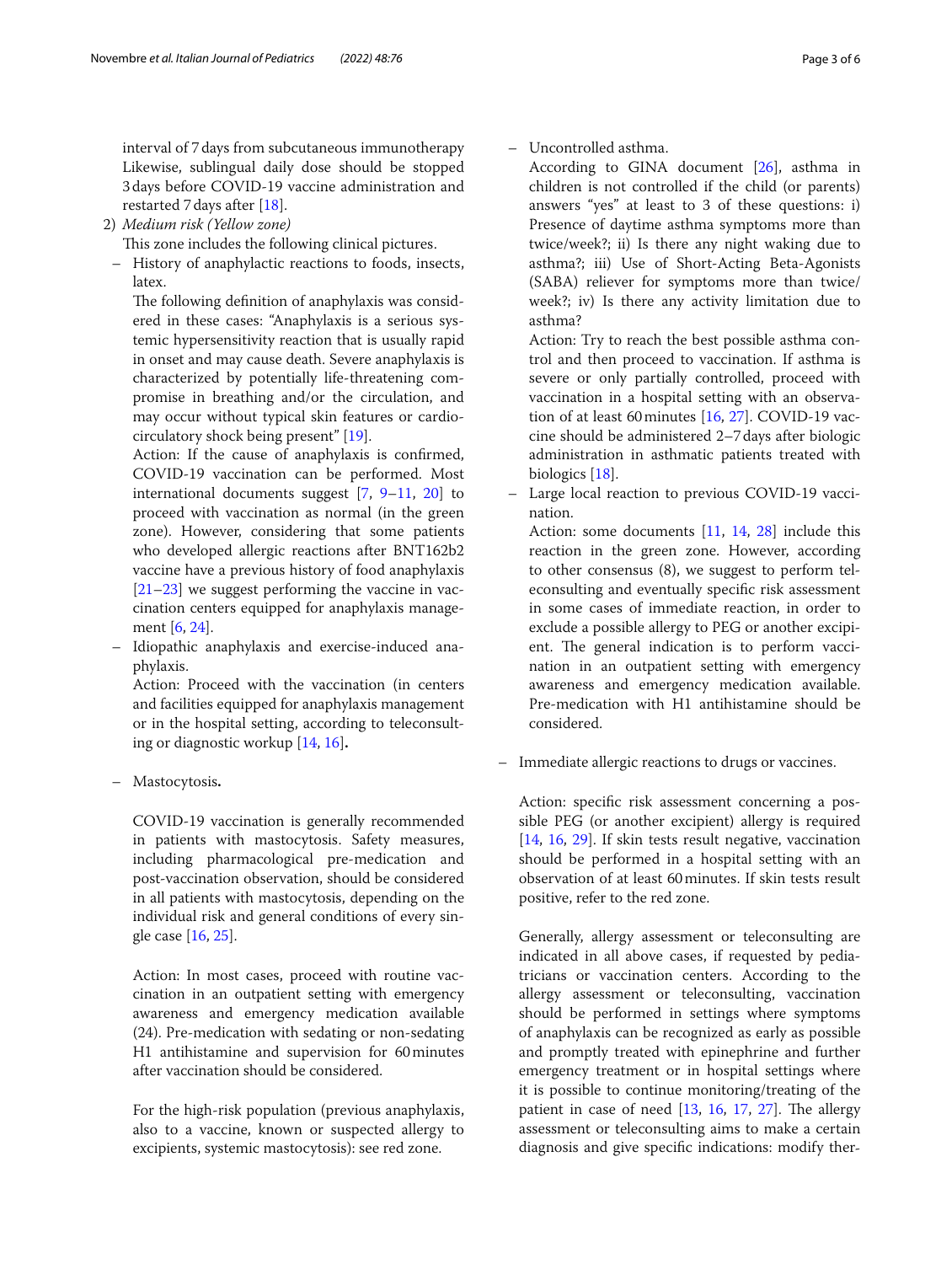apy in case of uncontrolled or partially controlled asthma, or pharmacological pre-medication.

# 3) *High risk (Red zone)*

This zone includes patients with the following:

- Positive skin tests to excipients
- Previous allergic reaction to the specifc vaccine
- Previous severe allergic reaction to a vaccine component or drugs, including PEG or trometamol Action: perform allergy risk assessment; consider that sensitivity and specifcity for a skin test to excipients is unknown, and the diagnostic utility of PEG and polysorbate allergy testing is uncertain [\[5](#page-4-4)]. According to skin test results, the patient may be considered ineligible for a further vaccination or eligible for another vaccination containing another excipient negative to the skin test. Vaccination in fractionated doses could be considered in selected cases [[14\]](#page-4-5). In all these cases, vaccination must be carried out under strict control in a hospital setting where emergency medical services for resuscitation are available [[9](#page-4-12), [16,](#page-4-7) [28\]](#page-5-5).

## **Final remarks**

Even if the risk of anaphylaxis to COVID-19 mRNA vaccines, particularly to BNT162b2 vaccine, in children aged 5–11years seems very low [\[4](#page-4-3), [29\]](#page-5-6), nevertheless a prudent approach still appears advisable as anaphylaxis is often unpredictable [\[13](#page-4-17)]. In case of previous systemic reaction to COVID-19 vaccines or drugs, including excipients contained in COVID-19 vaccines, an allergic evaluation is necessary, even if the evidence on the diagnostic utility of skin test for PEG or others excipients is still uncertain [[5\]](#page-4-4). Risk assessment of allergic reactions to COVID-19 vaccines is useful to limit contraindications to vaccination and help to safely vaccinate people supposed to be at risk of allergic reactions [\[14\]](#page-4-5). All vaccine centers should follow national and international guidelines and have staff trained in recognizing and managing anaphylaxis [[10,](#page-4-18) [13](#page-4-17)].

# **COVID‑19 vaccination in children with primary or acquired immunodefciencies or history of multisystem infammatory syndrome ‑ children (MIS‑C)/pediatric infammatory multisystem syndrome temporally associated with SARS‑CoV‑2 (PIMS‑TS)**

Primary and acquired immunodeficiency syndromes encompass several heterogeneous conditions ranging from mild oligosymptomatic defects to severe diseases, with the phenotype of overwhelming opportunistic infections, autoinfammation, or immune

dysregulation. Therefore, it is challenging to provide a "one-fts-all" recommendation for all children and adolescents affected by immunodeficiency syndromes. However, in general, no absolute contraindication exists to vaccination with approved mRNA or viral vector inactivated vaccines in individuals afected by primary or secondary immune defects [[30](#page-5-7), [31](#page-5-8)].

A consistent number of patients afected by inborn errors of immunity (IEI), including antibody defciency syndromes under immunoglobulin replacement therapy, may mount an efective immune response against SARS-CoV-2 vaccines. Indeed, the type and strength of immune response could be very diferent accordingly to the type of IEI and the main immune compartment involved (i.e., the presence of a preserved adaptive B-cell and/or T-cell function) but also the patient's therapy regimen under which the COVID-19 vaccine is administrated [\[31](#page-5-8)–[34\]](#page-5-9). At the time of these recommendations, very little information exist about the efficacy of the anti-SARS-CoV-2 vaccine in patients afected by IEI, and consulting with a pediatric immunologist in most cases is advisable.

Very few data also exist about the risk/beneft ratio of anti-SARS-CoV-2 vaccination in children 5 to 11-yearsold with previous MIS-C/PIMS-TS, although in theory even in these patients the benefts of COVID-19 vaccination outweigh the potential risks of triggering a relapse in the disease [\[34](#page-5-9), [35\]](#page-5-10). However, in patients with MIS-C/ PIMS-TS who have been treated with high-dose intravenous immunoglobulins (IVIG), it is suggested to start the vaccine schedule 6months after IVIG administration, as well as full recovery and cardiac function normalization [\[34\]](#page-5-9). If untreated with IVIG, starting the COVID-19 vaccination may be considered 3 months after full recovery. Moreover, to the best of current knowledge, the next dose administration should be withheld in children who developed MIS-C/PIMS-TS after the COVID-19 vaccination. However, according to the available information, it is conceivable that these recommendations could change in the future.

# **Conclusion**

A teleconsulting visit with the referral pediatric immunologist is advisable in patients afected by IEI, acquired immunodefciencies, and previous MIS-C/PIMS-TS.

## **Abbreviations**

PEG: polyethylene glycol; SIAIP: Società Italiana di Allergologia ed. Immunologia Pediatrica; SIAIC: Società Italiana Allergologia Immunologia Clinica; AAITO: Associazione Allergologi Italiani Territoriali Ospedalieri; MIS-C: Multisystem Infammatory Syndrome - Children; PIMS-TS: Pediatric Infammatory Multisystem Syndrome Temporally Associated With SARS-CoV-2; IEI: inborn errors of immunity; IVIG: intravenous immunoglobulins.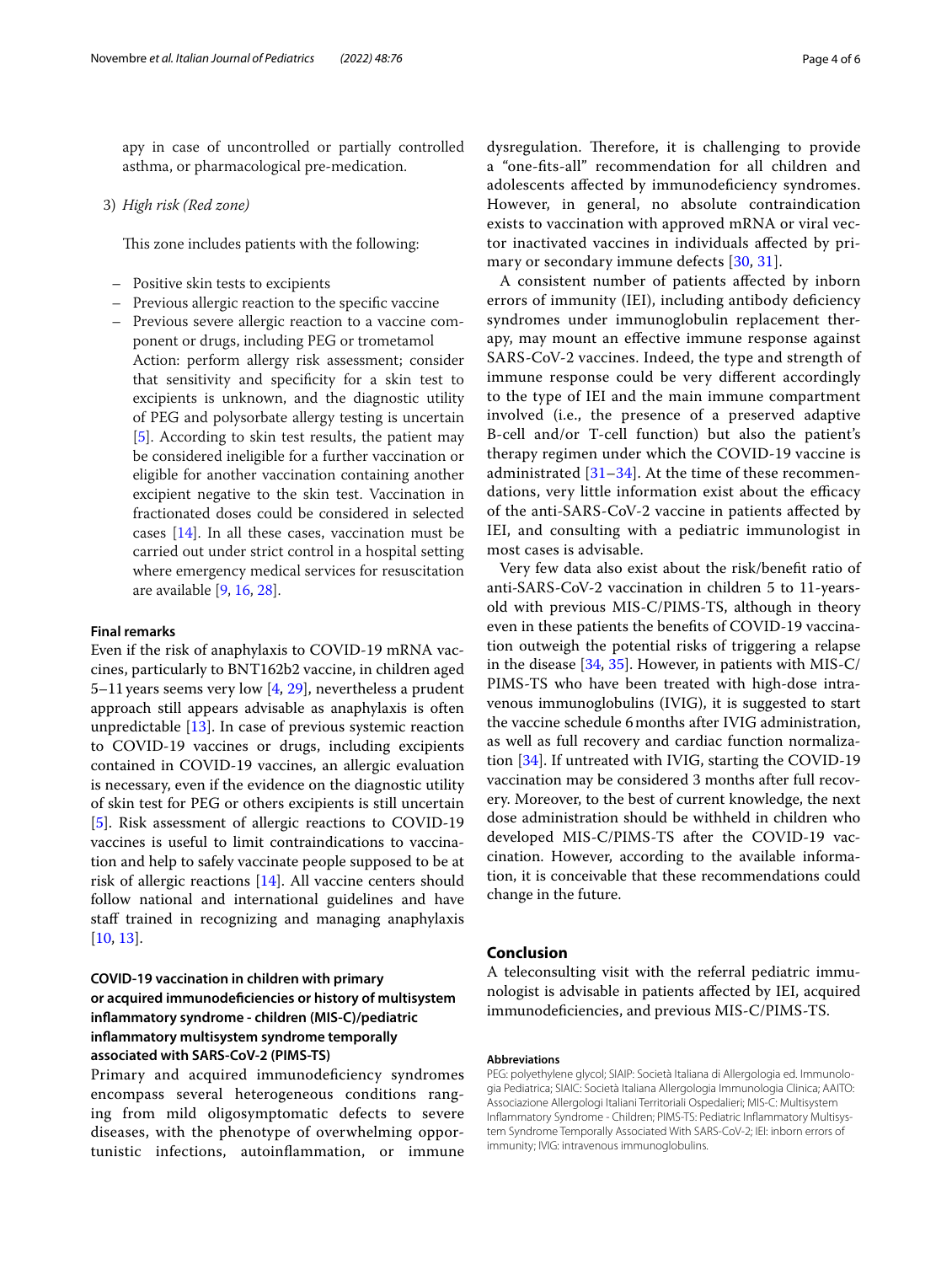The authors want to thank the Italian Society of Pediatric Allergy and Immunology for its support in relation to this work.

#### **Authors' contributions**

EN and MT conceptualized, designed the work, acquired, analyzed the data, drafted the initial manuscript and reviewed the manuscript. FC designed the work and drafted the initial manuscript. GLM analyzed the data and reviewed the manuscript. CC, MC, FC, RC, EC, CCr MM, MD, AL, SM, AM, GR, GP analyzed the data and helped to draft the manuscript and reviewed the manuscript. All authors read and approved the fnal manuscript.

#### **Funding**

This research did not receive any specifc grant from funding agencies in the public, commercial, or not-for-proft sectors. The publication fee was fnanced by the Italian Society of Pediatric Allergy and Immunology. However, no signifcant funding source could have infuenced the outcomes of this work.

#### **Availability of data and materials**

Data sharing is not applicable to this article as no datasets were generated or analysed during the current study.

## **Declarations**

**Ethics approval and consent to participate** Not applicable.

#### **Consent for publication**

Not applicable.

#### **Competing interests**

The authors declare that they have no competing interests to disclose in relation to this paper.

#### **Author details**

<sup>1</sup> Allergy Unit, Department of Pediatrics, Meyer Children's University Hospital, Florence, Italy. <sup>2</sup> Allergy Center, Istituto Giannina Gaslini, Genoa, Italy. <sup>3</sup> Pediatric Clinic, Department of Medicine and Surgery, University of Parma, Via Gramsci, 14 Parma, Italy. <sup>4</sup> Operative Unit of Pediatrics, S. Camillo-Forlanini Hospital, Rome, Italy. <sup>5</sup> Pediatric Unit, Azienda Ospedaliero-Universitaria "Policlinico-Giovanni XXIII, Bari, Italy. <sup>6</sup> Pediatric Clinic, Fondazione IRCCS Policlinico San Matteo, University of Pavia, Pavia, Italy. <sup>7</sup> Department of Clinical, Surgical, Diagnostic and Pediatric Sciences, University of Pavia, Pavia, Italy. <sup>8</sup>Paediatric Infectious Diseases Unit, Department of Health Sciences, Anna Meyer Children's University Hospital, University of Florence, Florence, Italy. <sup>9</sup>ATS Pavia, Pavia, Italy. <sup>10</sup>Department of Woman and Child and General and Specialized Surgery, University of Campania Luigi Vanvitelli, Naples, Italy. <sup>11</sup> Department of Maternal Infantile and Urological Sciences, Sapienza University of Rome, Rome, Italy. 12Pediatric Respiratory Unit, Department of Clinical and Experimental Medicine, San Marco Hospital, University of Catania, Catania, Italy.<br><sup>13</sup>Pediatrician at the University of Pavia, Pavia, Italy. <sup>14</sup>Alma Mater Studiorum, Department of Medical and Surgical Sciences, University of Bologna, Bologna, Italy. <sup>15</sup> Pediatrician and Allergist, Rome, Italy.

## Received: 24 February 2022 Accepted: 4 May 2022 Published online: 16 May 2022

#### **References**

- <span id="page-4-0"></span>1. European medicines agency. [https://www.ema.europa.eu/en/medicines/](https://www.ema.europa.eu/en/medicines/human/EPAR/comirnaty) [human/EPAR/comirnaty](https://www.ema.europa.eu/en/medicines/human/EPAR/comirnaty). Accessed 2 Dec 2022.
- <span id="page-4-1"></span>2. Ministero della Salute. [https://www.trovanorme.salute.gov.it/norme/](https://www.trovanorme.salute.gov.it/norme/renderNormsanPdf?anno=2021&codLeg=84353&parte=1%20&serie=null) [renderNormsanPdf?anno](https://www.trovanorme.salute.gov.it/norme/renderNormsanPdf?anno=2021&codLeg=84353&parte=1%20&serie=null)=2021&codLeg=84353&parte=1%20&serie= [null.](https://www.trovanorme.salute.gov.it/norme/renderNormsanPdf?anno=2021&codLeg=84353&parte=1%20&serie=null) Accessed 12 Feb 2022.
- <span id="page-4-2"></span>3. Borgsteede SD, Geersing TH, Tempels-Pavlica Ž. Other excipients than PEG might cause serious hypersensitivity reactions in COVID-19 vaccines. Allergy. 2021;76:1941–2.
- <span id="page-4-3"></span>4. Hause AM, Baggs J, Marquez P, Myers TR, Gee J, Su JR, et al. COVID-19 vaccine safety in children aged 5-11 years - United States, November 3-December 19, 2021. MMWR Morb Mortal Wkly Rep. 2021;70:1755–60.
- <span id="page-4-4"></span>5. Greenhawt M, Abrams EM, Shaker M, Chu DK, Khan D, Akin C, et al. The risk of allergic reaction to SARS-CoV-2 vaccines and recommended evaluation and management: a systematic review, meta-analysis, GRADE assessment, and international consensus approach. J Allergy Clin Immunol Pract. 2021;9:3546–67.
- <span id="page-4-16"></span>Tuyls S, Van Der Brempt X, Faber M, Gadisseur R, Dezfoulian B, Schrijvers R, et al. Allergic reactions to COVID-19 vaccines: statement of the Belgian Society for Allergy and Clinical Immunology (BelSACI). Acta Clin Belg. 2021;1:1–6. [https://doi.org/10.1080/17843286.2021.1909447.](https://doi.org/10.1080/17843286.2021.1909447) Epub ahead of print.
- <span id="page-4-11"></span>7. Vander Leek TH, Chan ES, Connors L, Derfalvi B, Ellis AK, Upton JEM, et al. COVID-19 vaccine testing & administration guidance for allergists/immunologists from the Canadian Society of Allergy and Clinical Immunology (CSACI). Allergy Asthma Clin Immunol. 2021;17:29.
- 8. Kim MA, Lee YW, Kim SR, Kim JH, Min TK, Park HS, et al. COVID-19 vaccineassociated anaphylaxis and allergic reactions: consensus statements of the KAAACI Urticaria/angioedema/anaphylaxis working group. Allergy Asthma Immunol Res. 2021;13:526–44.
- <span id="page-4-12"></span>9. Worm M, Bauer A, Wedi B, Treudler R, Pfuetzner W, Brockow K, et al. Practical recommendations for the allergological risk assessment of the COVID-19 vaccination – a harmonized statement of allergy centers in Germany. Allergologie. 2021;5:72–6.
- <span id="page-4-18"></span>10. Turner PJ, Ansotegui IJ, Campbellc DE, Cardona V, Ebisawa M, El-Gamal Y, et al. On behalf of the WAO anaphylaxis committee. COVID-19 vaccineassociated anaphylaxis: a statement of the world allergy organization anaphylaxis committee. World Allergy Organ J. 2021;14:100517.
- <span id="page-4-13"></span>11. Tanno KS, Berard F, Beaudoin F, Didier A, Demoly P. On behalf of the Montpellier WHO collaborating center and French allergy Society (SFA). SARS-CoV-2 vaccination and anaphylaxis: recommendations of the French allergy community and the Montpellier World Health Organization collaborating center. Vaccines. 2021;9:560.
- 12. Murphy KR, Patel NC, Ein D, Hudelson M, Kodoth S, Gailen D, et al. Insights from American College of Allergy, Asthma, and Immunology COVID-19 Vaccine Task Force: Allergic Reactions to mRNA SARS-CoV-2 Vaccines. Ann Allergy Asthma Immunol. 2021;126:319–20.
- <span id="page-4-17"></span>13. Sokolowska M, Eiwegger T, Ollert M, Torres MJ, Barber D, Del Giacco S, et al. EAACI statement on the diagnosis, management, and prevention of severe allergic reactions to COVID-19 vaccines. Allergy. 2021;76:1629–39.
- <span id="page-4-5"></span>14. Barbaud A, Garvey LH, Arcolaci A, Brockow K, Mori F, Mayorga C, et al. Allergies and COVID-19 vaccines: an ENDA/EAACI position paper. Allergy. 2022. <https://doi.org/10.1111/all.15241>. Online ahead of print.
- <span id="page-4-6"></span>15. Tosca M, Miraglia Del Giudice M, Cardinale F, Licari A, Cafarelli C, Cravidi C, Calvani M, Martelli A, Chiappini E, Manti A, Novembre E, Marseglia GL. Gestione della vaccinazione per COVID-19 in soggetti di età 12–18 anni con allergie, asma, anaflassi e immunodefcienze SIAIP Novembre 2021. [https://www.siaip.it/site/sezione/3/area/2/Medico%20Documenti.](https://www.siaip.it/site/sezione/3/area/2/Medico%20Documenti)
- <span id="page-4-7"></span>16. AAIITO/SIAAIC Linee di indirizzo per la gestione da parte degli allergologi dei pazienti a rischio di reazioni allergiche ai vaccini per COVID-19 Versione 15/02/21. [https://www.siaip.it/site/sezione/3/area/2/Medico%](https://www.siaip.it/site/sezione/3/area/2/Medico%20Documenti) [20Documenti.](https://www.siaip.it/site/sezione/3/area/2/Medico%20Documenti)
- <span id="page-4-8"></span>17. Gallo G, Mel R, Ros E, Filia A. Guida alle controindicazioni alle vaccinazioni, quinta edizione - febbraio 2018 Ministero della Sanità. [https://www.](https://www.salute.gov.it/portale/documentazione/p6_2_2_1.jsp?lingua=italiano&id=2759) [salute.gov.it/portale/documentazione/p6\\_2\\_2\\_1.jsp?lingua](https://www.salute.gov.it/portale/documentazione/p6_2_2_1.jsp?lingua=italiano&id=2759)=italiano&  $id = 2759$ .
- <span id="page-4-9"></span>18. Jutel M, Torres MJ, Palomares O, Akdis CA, Eiwegger T, Untersmayr E, et al. COVID-19 vaccination in patients receiving allergen immunotherapy (AIT) or biologicals-EAACI recommendations. Allergy. 2022. [https://doi.](https://doi.org/10.1111/all.15252) [org/10.1111/all.15252.](https://doi.org/10.1111/all.15252) Online ahead of print.
- <span id="page-4-10"></span>19. Turner PJ, Worm M, Ansotegui IJ, El-Gamal Y, Rivas MF, Fineman S, et al. Time to revisit the defnition and clinical criteria for anaphylaxis? World Allergy Organ J. 2019;12:100066.
- <span id="page-4-14"></span>20. ASCIA, Allergy, Immunodefciency, autoimmunity and COVID-19 vaccination position statement updated 20 2021. [https://www.allergy.org.au/hp/](https://www.allergy.org.au/hp/papers/ascia-hp-position-statement-covid-19-vaccination) [papers/ascia-hp-position-statement-covid-19-vaccination.](https://www.allergy.org.au/hp/papers/ascia-hp-position-statement-covid-19-vaccination)
- <span id="page-4-15"></span>21. CDC. Allergic reactions including anaphylaxis after receipt of the frst dose of Pfzer-BioNTech COVID-19 vaccine — United States, December 14–23, 2020. MMWR Morb Mortal Wkly Rep. 2021;70:46–51.